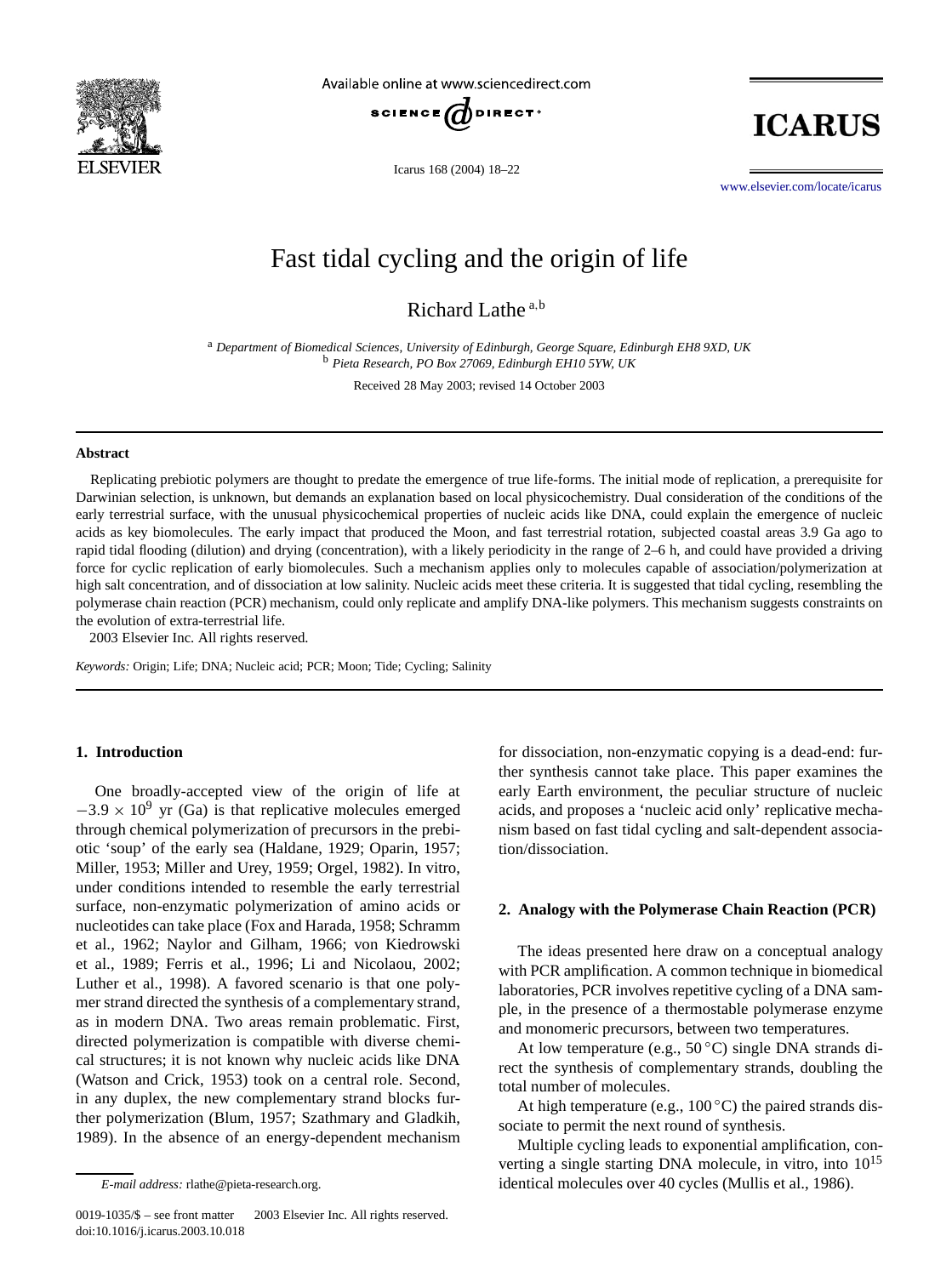# **3. Fast tidal cycling at the early terrestrial surface**

At the origin of life (−3*.*9 Ga) the rotation rate of the Earth was far faster than at present. Rapid rotation has been ascribed to the impact event that produced the Moon ∼ 5 Ga years ago (Hartmann and Davis, 1975; Hartmann et al., 1986; Benz, 1986; Newsom and Taylor, 1989; Hartmann, 1999).

This idea is far from new: G.H. Darwin speculated in 1878 that the rotation period of the Earth was ∼ 5 h at the time of formation of the Moon (Brush, 1986).

Faster early rotation has been empirically confirmed. Modern microscopic inspection of early shell fossils and sedimentary layers has revealed regular laminar periodicities that demonstrate significantly more days per year than at present (Panella, 1975). If the time taken to revolve about the Sun has not changed substantially, as seems likely (Scrutton, 1978), accumulated data from fossil corals, bivalves, and stromatolites, as well as from tidal deposits, argue that early daylength was shorter (Panella, 1975; Scrutton, 1978; Lambeck, 1978, 1980; Vanyo and Awramik, 1982; Sonett et al., 1996). For the purpose of illustration, a plot of these estimated values points to daylength at −3*.*9 Ga, close to 2 h. This plot cannot place error limits on the early rotation rate, the individual values plotted are estimates, and linear extrapolation unsatisfactory (Scrutton, 1978). The only reliable conclusion is that early rotation may have been rapid, according to previous views (e.g., Hartmann, 1999). (See Fig. 1.)



Fig. 1. Illustrative extrapolation of the Earth's rotation rate retropredicting an early day length in the range of hours. Data sources as follows: a (Lambeck, 1978, Fig. 2, p. 151); b (Scrutton, 1978, Fig. 8, p. 184); c (Lambeck, 1980, Fig. 11.5, p. 360; *N*, curve [*ε* = 6◦], values at −0*.*4 and −1*.*2 Ga); d (Sonett et al., 1996, Table 2, p. 103); representative figures are given. The plot approximates to a straight line but a linear relationship between the two parameters is implausible.

Therefore, when terrestrial surface structures were first able to persist, the oceans formed, and life evolved at −3*.*9 Ga (Hartmann, 1980) the Earth's rotation may have been accompanied by rapid thermal (day/night) cycling with a periodicity under 6 h.

Now at 380,000 km, the early Moon was much closer to the Earth, perhaps only 200,000 km away 3.9 Ga ago (Kuala and Harris, 1975; Lambeck, 1980; Brush, 1986). Therefore tidal forces were correspondingly greater than today. Tidal areas could have extended several 100 km inland. Life evolved shortly after the oceans formed (surface temperature  $< 100^{\circ}$ C). We may infer that, at the origin of life, large coastal areas ago were subject to hot and fast (perhaps every 2–6 h) cycles of flooding and drying. This would produce large local fluctuations in both salinity and in the concentration of prebiotic precursor molecules. These could have provided a driving force for life's emergence.

# **4. Tidal cycling may retropredict the structure of nucleic acids**

A chemical polymer capable of replicating with tidal cycling is subject to physicochemical constraints.

## *4.1. Polymerization during the drying phase*

Concentrations of polymer precursors in the primordial soup (Oparin, 1957; Miller, 1953; Miller and Urey, 1959), possibly including phosphate-activated nucleosides (Gulick, 1955; Schramm et al., 1962), were limiting (Hull, 1960; Bernal, 1960). Alignment of precursors opposite a parental strand is favored by high precursor concentrations, during the drying phase, and impaired at low concentrations, during dilution. Therefore, copying must take place during the drying phase; partially anhydric conditions also favor nonenzymatic polymerization through dehydration condensation (Schramm et al., 1962; Calvin, 1969; Weber et al., 1977).

Drying concentrates both precursors and dissolved minerals (principally NaCl); the polymerization phase is accompanied by elevated [NaCl].

# *4.2. A mechanism for complementary strand removal: dissociation on dilution*

When a chemical polymer directs the synthesis of a complementary strand, e.g., during drying, further synthesis is blocked (Blum, 1957; Szathmary and Gladkih, 1989). For replication to proceed, dissociation must take place. A driving force is provided by tidal dilution, and concomitant reduction in salt concentration. Therefore, the only molecules capable of tide-driven replication are those that can dissociate at reduced salt concentration.

Only nucleic acids fulfill these two criteria. Biological polymers generally show the reverse behavior: for instance,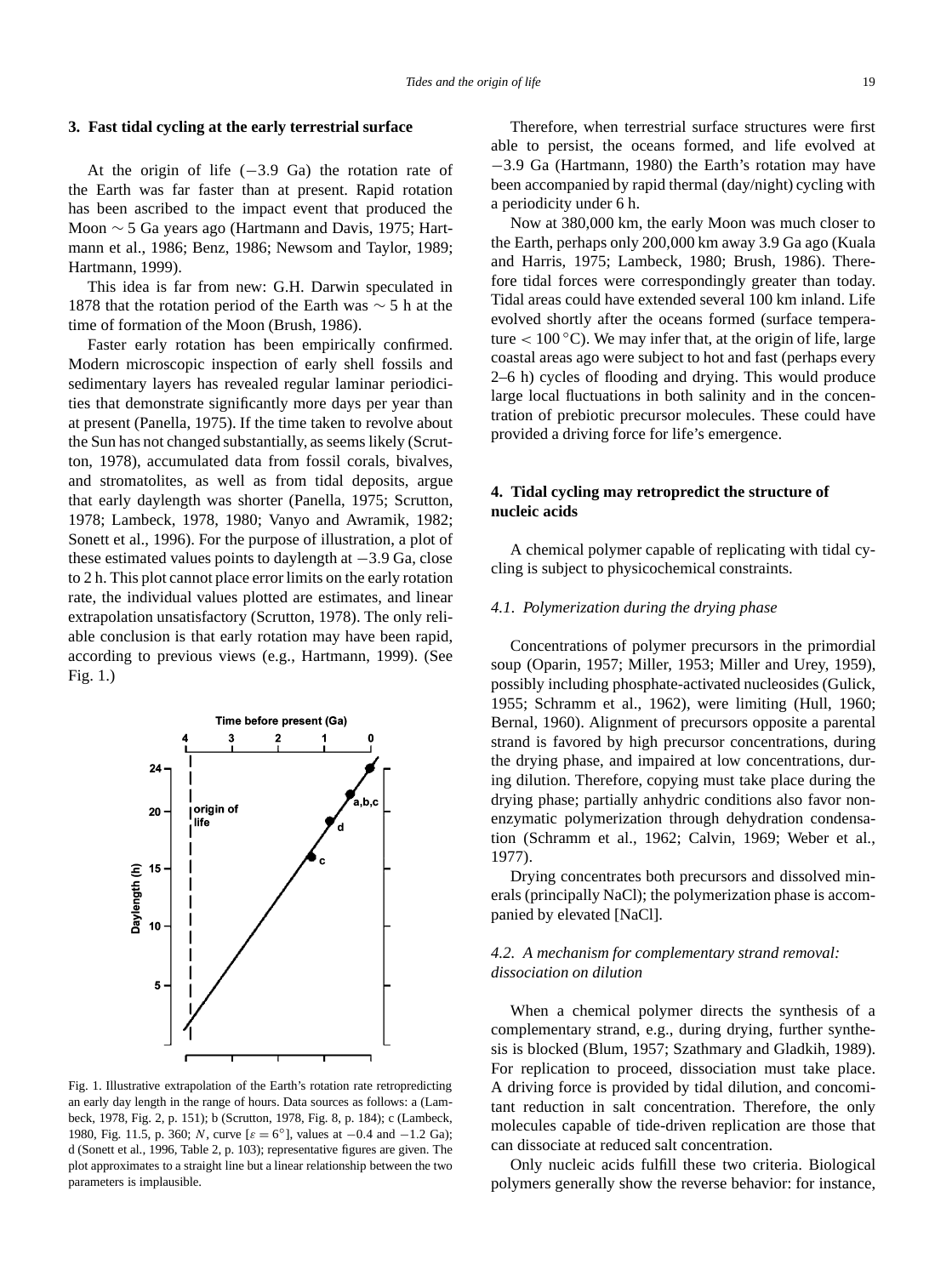

Fig. 2. Structure of DNA; robust interstrand hydrogen bonding  $(\mathbb{N})$  alternates with repulsion between opposing phosphate groups. Elevated [NaCl] neutralizes charge repulsion and promotes association; at low [NaCl] the two strands dissociate.

polypeptides associate at low salt (and precursor) concentration but dissociate in high, and therefore cannot replicate by tidal cycling.

Polynucleotides have two unique structural features (Fig. 2). First, robust pairing between the two strands, due to precise hydrogen-bonding between the bases, promotes association. Second, charge repulsion between opposing phosphate groups that separate each sugar-nucleotide monomer (Watson and Crick, 1953) promotes dissociation.

Polynucleotide association/dissociation is therefore critically dependent on soluble cation concentration. At elevated [NaCl], phosphate charges are neutralized, and inter-strand hydrogen bonding promotes association of the two polymer strands (Schildkraut and Lifson, 1965). Conversely, at room temperature, in distilled water, the phosphate charges repel, and the two strands of DNA spring apart (Schildkraut and Lifson, 1965).

Therefore, simultaneous tidal cycling of salinity and precursor concentrations would favor the replication of DNAlike molecules that can form complementary strand polymers on salinity and precursor concentration increase (drying), but then dissociate at low ionic strength (dilution).

Mineral surfaces could favor this process (Bernal, 1949, 1967). Surface association facilitates polymerization (Ferris et al., 1996; Luther et al., 1998); silicates can contribute to both alignment and polymerization of early biomolecules (Cairns-Smith, 1982, 2001; Ferris et al., 1983). Crucially, surface association is also salt-dependent. Nucleic acids adsorb to clays/silicates at high salt concentration, facilitating polymer synthesis, but not at low, permitting dissociation on dilution (Vogelstein and Gillespie, 1979; Mitzutani and Narihara, 1982).

#### **5. Early temperature and salinity**

The origin of life followed closely behind the emergence of the oceans, when surface temperatures fell below 100 $\degree$ C. At life's origin, temperatures in the 50–100 $\degree$ C range are not implausible. Dissolution of salts only commenced on condensation of the oceans, pointing to a possible [NaCl] value at −3*.*9 Ga very much lower than at present (now ∼ 460 mM; compare blood salinity in vertebrates, ∼ 155 mM, popularly said but not confirmed to be a relic of life's emergence from the sea). Though ocean [NaCl] is thought to have remained fairly constant over the last 1 Ga (Knauth, 1998), at the emergence of life NaCl concentrations may have been in the low mM range.

Salt (NaCl) is not the only variable: trace divalent ions including  $Mg^{2+}$  can stabilize nucleic acid duplexes to a far greater extent than the same concentration of  $Na<sup>+</sup>$  (Williams et al., 1989), though  $Mg^{2+}$  is not abundant in seawater (presently ∼ 40 mM) and, paralleling [NaCl], early concentrations may have been very much lower. A role for divalent cations is questionable.

NaCl concentrations in the low mM range permit dissociation of nucleic acids during the dilution phase. A standard DNA 60-mer oligonucleotide duplex dissociates, in 10 mM NaCl, at 55–70 ◦C (Schildkraut and Lifson, 1965; Thomas and Dancis, 1973; Lathe, 1985; Rose et al., 2002); dissociation of a perfectly-matching 169 nucleotide DNA duplex in 10 mM NaCl at  $61.5\degree$ C has been empirically demonstrated (Rose et al., 2002). Conditions permitting dissociation of even relatively long DNA duplexes are likely to have been achieved in the early ocean.

However, DNA may not have been the earliest polynucleotide. RNA may have preceded DNA (Gilbert, 1986; Lamond and Gibson, 1990), potentially taking advantage of catalytically-active folded RNA molecules (Altman, 1990; Lamond and Gibson, 1990) to enhance polymerization: increased monovalent counter-ion concentrations accompanying evaporative concentration favor the folding and activity of catalytic RNA molecules (e.g., Takagi and Taira, 2002).

The melting temperature of double-stranded RNA molecules can be 10–30 ◦C higher than cognate DNA at the same salt concentration (e.g., Steger et al., 1980), approaching the limits of dissociation by tidal dilution, and perhaps arguing against an 'RNA alone' world at the origin of life. However, the RNA before DNA contention has not gone unchallenged (Dworkin et al., 2003) and others have argued that simpler and less highly-structured proto-nucleic acids preceded both RNA and DNA (Joyce et al., 1987; Wachtershauser, 1988). Therefore, association and dissociation could have taken place at lower temperatures than for either DNA or RNA. Thus, temperature/salinity conditions in the early ocean are likely to have permitted dissociation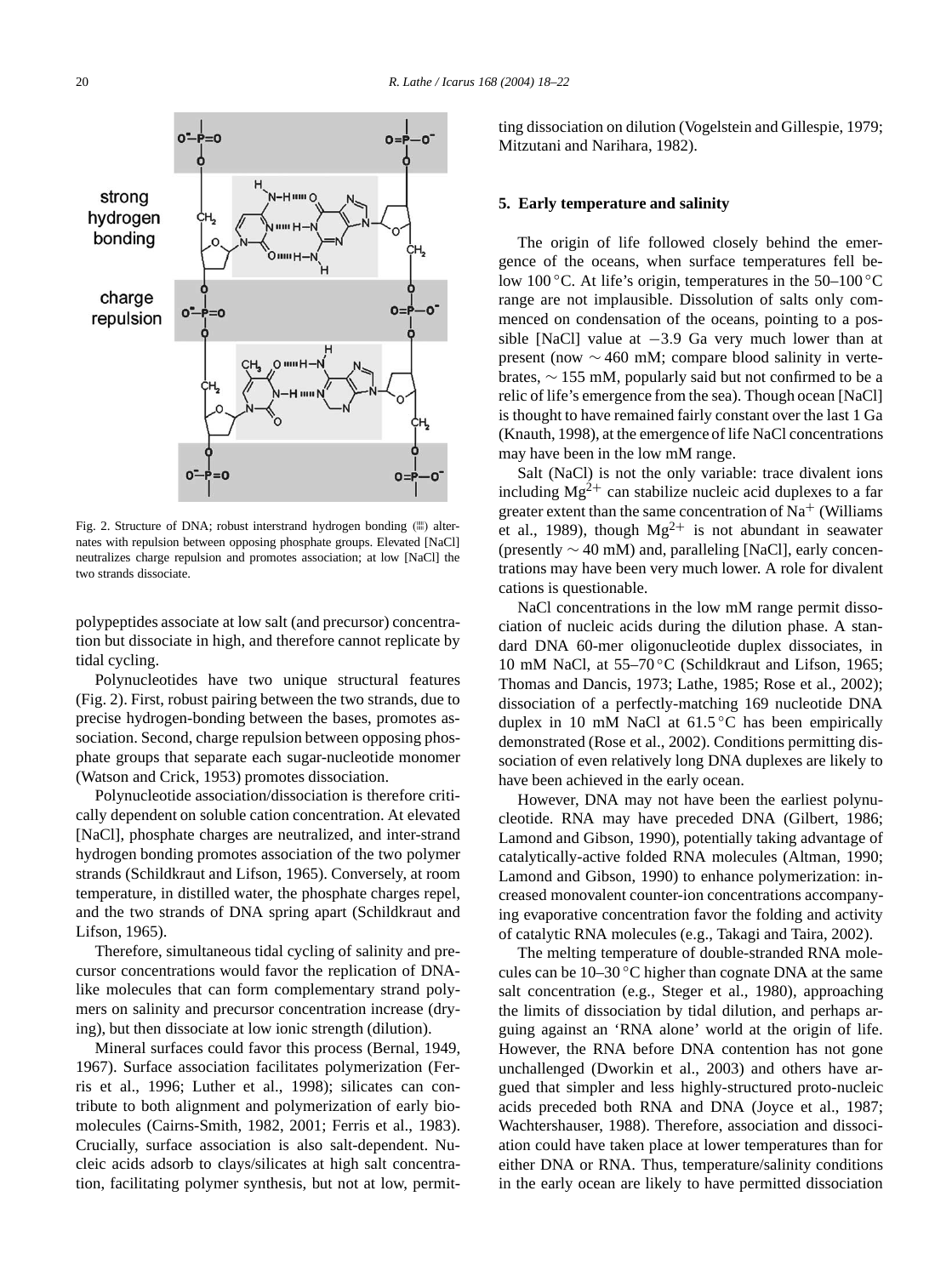of nucleic acids or proto-nucleic acids, and reversed by the [NaCl] elevation that accompanies drying.

Slow ocean [NaCl] elevation, combined with surface cooling, would be expected to impair such cycling progressively, perhaps driving a transition to cellular life.

# **6. Caveats**

The emergence of replicating biopolymers within a prebiotic soup is predicated upon the availability of precursor monomers. Despite many indications that precursors including nucleosides may have been present, Shapiro (1995) has argued that prebiotic concentrations of adenine, a critical component of both DNA and RNA, may have been insufficient to support the formation of nucleic acids. Similar cautions apply to both ribose (Shapiro, 1988) and cytosine (Shapiro, 1999). This is a key point, because lack of precursors would block nucleic acid assembly by whatever route, perhaps pointing to an earlier replicator, constructed from simpler and more abundant precursors, that preceded RNA- or DNA-like substances in the origin of life (Shapiro, 1988, 1995, 1999).

Nevertheless, the chemistry accompanying tidal cycling and repetitive drying has not been fully explored. Such conditions might favor the accumulation of nucleic acid precursors, with catalytically-active mineral surfaces (Cairns-Smith, 1982, 2001; Ferris et al., 1983) potentially playing an important role.

Further, the inferred primitive and more flexible protonucleic acids may, like RNA (Altman, 1990), have displayed catalytic activity. Such activity is markedly enhanced by elevated temperature and cation concentrations (e.g., Peracchi, 1999; Takagi and Taira, 2002) that accompany drying: this could reinforce a role for catalytic nucleic acids at the origin of life. Precursor assembly offers a plausible target for such catalytic activity.

# **7. Discussion**

The possibility deserves consideration that the formation of the Moon, with consequent rapid tidal cycling, provoked the origin of life on Earth. At the terrestrial surface, rapid salinity and temperature cycling produced by the event could only amplify polymers with a specific type of chemical structure—duplex structures with salt-dependent association and dissociation. Replication of differently structured prebiotic polymers could not take place.

This analysis agrees with Bernal (1961) who pointed to the importance of coastal regions for life's emergence, and with both Blum (1957, 1962) and Bernal (1967) who suggested that evaporative drying played a role.

Other strong candidate scenarios for the origin of life include submarine hot springs and seeding. Despite favorable present-day chemistry, the physical nature of such hot springs at −3*.*9 Ga remains to be evaluated. The hypothesis of seeding is not excluded but appears unnecessary.

Fast tidal cycling provides a mechanism for the amplification, and thereby Darwinian selection, of DNA-like molecules. The proposed mechanism requires rapid planetary rotation, and exploits tidal flooding, both being consequences of the early collision that produced the Moon.

If such cycling contributed to the emergence of life, it would follow that the likelihood of such emergence might be only be significant on planets, like the Earth, with appropriate surface temperature, rapid rotation, and a large close satellite.

# **Acknowledgments**

I thank W. Hartmann, G. Henri, S. Hillier, and G. Cairns-Smith for insightful comments on the manuscript. This work was funded in part by the Department for Environment, Food & Rural Affairs (DEFRA).

#### **References**

- Altman, S., 1990. Nobel lecture. Enzymatic cleavage of RNA by RNA. Biosci. Rep. 10, 317–337.
- Benz, W., Slattery, W.L., Cameron, A.G.W., 1986. The origin of the Moon and the single impact hypothesis I. Icarus 66, 515–535.
- Bernal, J.D., 1960. Thermodynamics and kinetics of spontaneous generation. Nature 186, 694–695.
- Bernal, J.D., 1949. The physical basis of life. Proc. Phys. Soc. 62, 537–558.
- Bernal, J.D., 1961. The origin of life on the shores of the ocean: physical and chemical conditions determining first appearance of biological processes. In: Sears, M. (Ed.), Oceanography. Am. Ass. Advmt. Science, Washington, pp. 95–118.
- Bernal, J.D., 1967. The Origin of Life. Weidenfeld and Nicolson, London.
- Blum, H.F., 1957. On the origin of self-replicating systems. In: Rudnick, D. (Ed.), Rhythmic and Synthetic Processes in Growth. Princeton Univ. Press, Princeton, pp. 155–170.
- Blum, H.F., 1962. On the origin and evolution of living machines. Am. Sci. 47, 474–501.
- Brush, S.G., 1986. Early history of selenogony. In: Hartmann, W.K., Phillips, R.J., Taylor, G.J. (Eds.), Origin of the Moon. Lunar and Planetary Institute, Houston, pp. 3–15.
- Cairns-Smith, A.G., 1982. Genetic Takeover and the Mineral Origins of Life. Cambridge Univ. Press, Cambridge, UK.
- Cairns-Smith, A.G., 2001. The origin of life: clays. In: Baltimore, D., Dulbecco, R., Jacob, F., Levi-Montalcini, R. (Eds.), Frontiers of Life, vol. 1. Academic Press, London, pp. 169–192.
- Calvin, M., 1969. Chemical Evolution. Oxford Univ. Press, Oxford.
- Dworkin, J.P., Lazcano, A., Miller, S.L., 2003. The roads to and from the RNA world. J. Theor. Biol. 222, 127–134.
- Ferris, J.P., Hill Jr., A., Liu, R., Orgel, L.E., 1996. Synthesis of long prebiotic oligomers on mineral surfaces. Nature 381, 59–61.
- Ferris, J.P., Yanagawa, H., Hagan Jr., W.J., 1983. Prebiotic synthesis and reactions of nucleosides and nucleotides. Adv. Space Sci. 3, 61–68.
- Fox, S.W., Harada, K., 1958. Thermal copolymerization of amino acids to a product resembling protein. Science 128, 1214.
- Gilbert, W., 1986. The RNA world. Nature 319, 618.